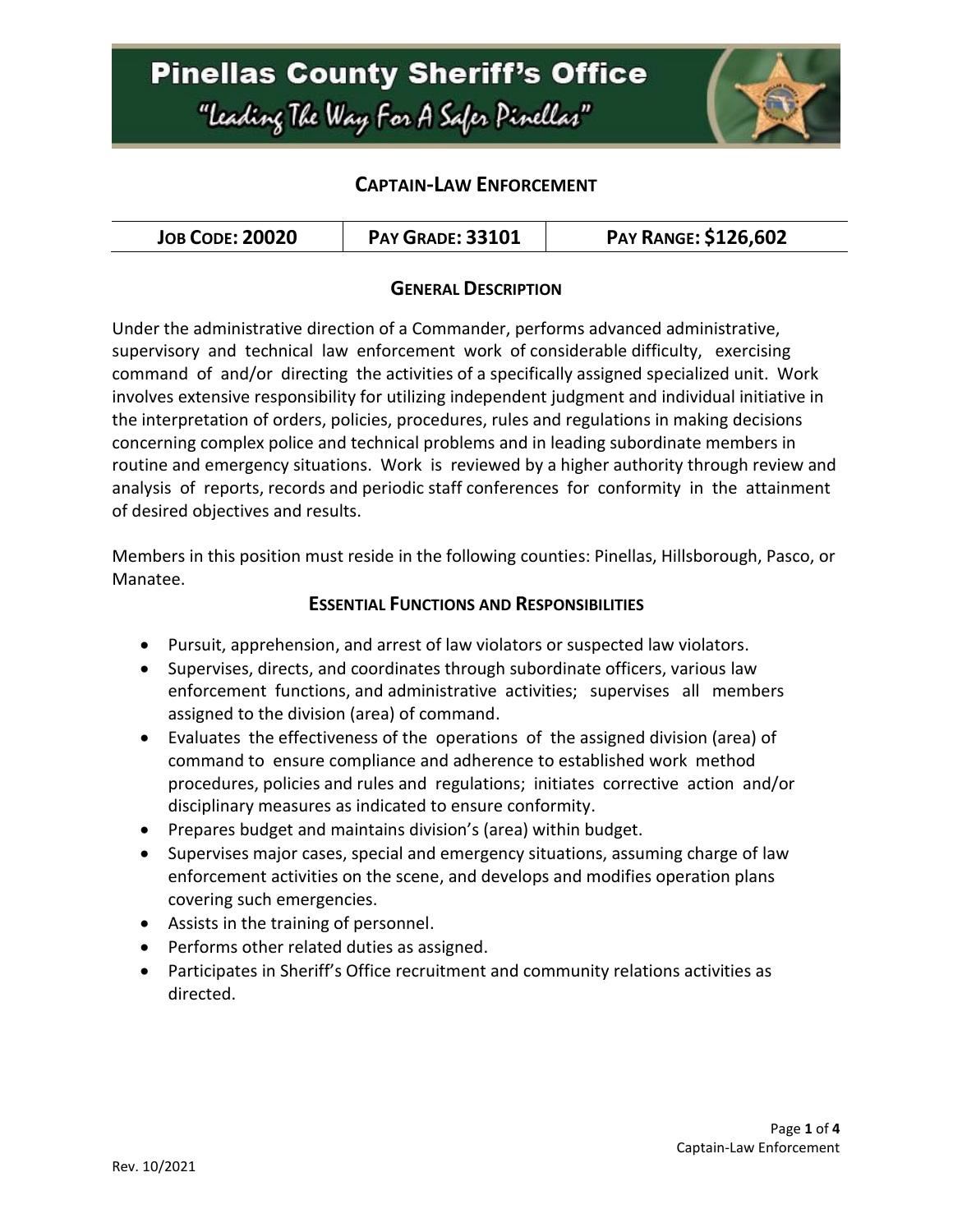# **Pinellas County Sheriff's Office**

"Leading The Way For A Safer Pinellar"



### **QUALIFICATIONS**

- High school graduation or equivalent diploma from an institution accredited by an accrediting body recognized by the U. S. Dept. of Education or licensed as a degree granting institution by the Commission for Independent Education.
- Certification of completion of law enforcement training as required by the State of Florida.
- Meet requirements and standards of the Florida Criminal Justice Standards and Training Commission as authorized by F.S.S. 943.13.
- Must possess a valid Florida Driver's License.

### **KNOWLEDGE, SKILLS, AND ABILITIES**

- All of the knowledge, skills, and abilities required of a Law Enforcement Lieutenant.
- Ability to make independent decisions regarding complex issues, both administratively and operationally.
- Ability to analyze staffing needs and make recommendations based on research and available data.
- Ability to plan, assign, supervise and review the work of a large number of members directly and through subordinate officers.
- Ability to interpret the objectives of law enforcement functions to subordinates and to the public.
- Ability to lead by example.
- Ability to react quickly and calmly and direct the work of subordinates in an emergency.
- Knowledge of the importance of law enforcement work, the geography of Pinellas County, its unincorporated areas, and the general roadway system of the County.
- Knowledge of applicable laws, ordinances, rules and regulations.
- Knowledge of first aid practices.
- Ability to understand and carry out oral and written instructions.
- Ability to react quickly and calmly in emergency situations.
- Ability to cope with stressful situations and perform calmly under stressful conditions.
- Ability to work closely with others as a team.
- Ability to prepare and present clear, accurate, concise and objective written and oral reports.
- Ability to enforce the law with firmness, tact, and impartiality and to deal courteously with the public.
- Ability to recognize and understand the emotional and physical reactions of both victims and perpetrators of crimes.
- Ability to adhere, at all times, to the standards and principles of honesty and integrity,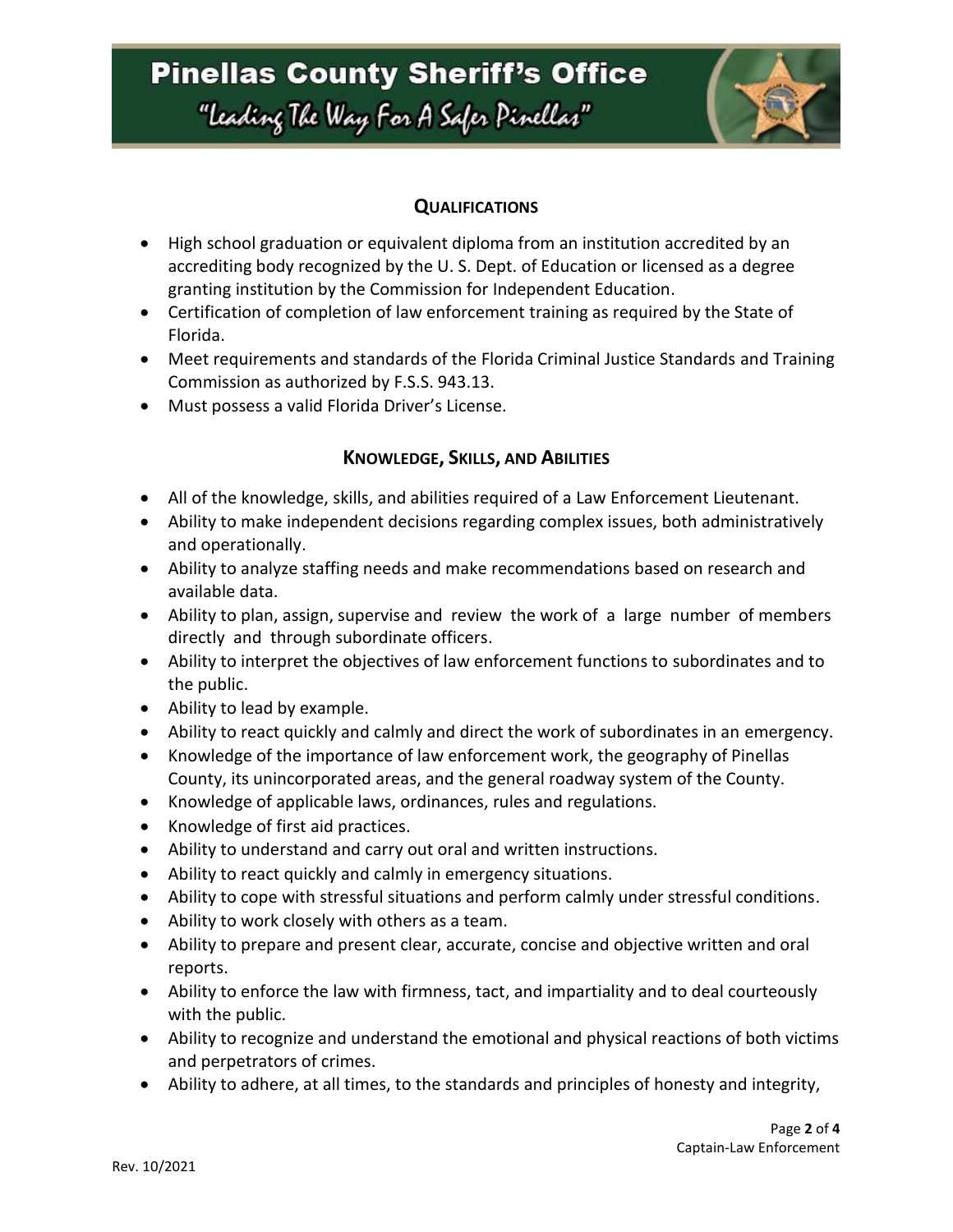# **Pinellas County Sheriff's Office** "Leading The Way For A Safer Pinellar"



and to keep your private life unsullied as an example to all.

- Ability to comply with the Drug Free Workplace Act.
- Skill in calmly and systematically eliciting critical information from individuals who may be injured and/or highly emotional.

### **PHYSICAL ABILITIES**

The physical abilities listed below are requirements to perform the essential functions and responsibilities.

- Requires satisfactory medical standards as stated on FDLE form CJSTC 75A, agency medical physical clearance form, and the following:
	- o Visual acuity of 20/30 vision standard in each eye; if corrective lenses must be used to satisfy 20/30 vision standard, uncorrected vision should be no worse than 20/100 in each eye.
	- o Hearing acuity, single hearing levels should not exceed 25 decibels at either 500, 1000, or 2000 Hz nor exceed 30 decibels at 3000 Hz frequencies in each ear.
- Ability to lift 50 lbs. from floor to waist.
- Ability to perceive sounds at normal voice range and sounds transmitted by radio and sirens.
- Ability to maintain a level of physical conditioning to be able to physically subdue, restrain, and apprehend law violators.
- Ability to meet the physical conditioning requirements of periodic in-service training in all high liability areas (firearms, defensive tactics, A.S.P., tactical driving).
- Ability to render physical assistance to victims.
- Ability to operate authorized revolver or semi-automatic handguns designated by the agency from a standing, crouching, kneeling, or prone position with either hand with accuracy; essentials for this requirement shall consist of, but not be limited to, the following: grip, stance, sighting under various lighting conditions, trigger control, body positioning, drawing techniques and loading/unloading.
- Ability to drive a motor vehicle in a safe and efficient manner. Essentials for this requirement shall include, but not be limited to the following:
	- o Ability to sit in a standard car seat.
	- o Ability to use right foot for operation of gas pedal.
	- o Ability to use right foot for operation of brake pedal.
	- o Ability to use column gearshift.
	- $\circ$  Ability to obtain and maintain a valid Florida driver's license (minimum Class E)
	- o Ability to utilize standard vehicle emergency equipment; ability to use mirrors for safe vehicle operation.